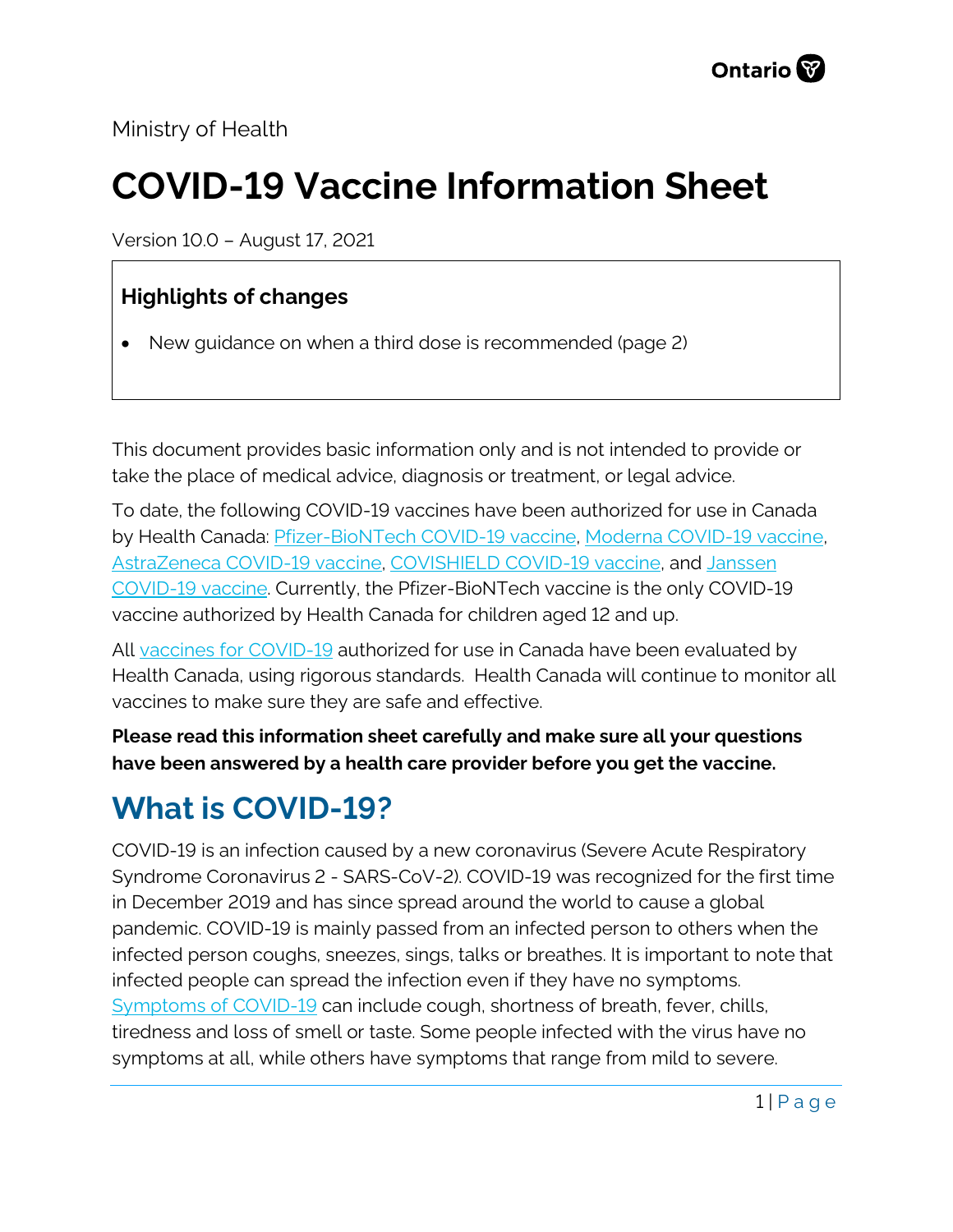Children who get infected with COVID-19 typically experience mild symptoms. However, some children can get very sick requiring hospitalization. Children can also get a serious medical condition called "Multisystem Inflammatory Syndrome in Children (MIS-C)." Like adults, children can experience more serious, longer-lasting symptoms that can affect their health and well-being and can transmit the virus to others if they are infected, even if they don't feel sick. In very rare cases, the virus can also cause death in children.

## **How do the vaccines protect against COVID-19?**

All vaccines work by presenting our body with something that looks like the infection so that our immune system can learn how to produce its own natural protection. This natural protection then helps to prevent future illness if you come into contact with the COVID-19 virus in the future. **You cannot get COVID-19 from the vaccine.**

More detailed information on how COVID-19 vaccines provide protection can be found on [Public Health Ontario's \(PHO\) COVID-19 Vaccines](https://www.publichealthontario.ca/en/diseases-and-conditions/infectious-diseases/respiratory-diseases/novel-coronavirus/vaccines) webpage and [What You](https://www.publichealthontario.ca/-/media/documents/ncov/factsheet/2021/01/vac/factsheet-covid-19-vaccines.pdf?la=en)  [Need to Know About mRNA](https://www.publichealthontario.ca/-/media/documents/ncov/factsheet/2021/01/vac/factsheet-covid-19-vaccines.pdf?la=en) Vaccines and [What You Need to Know About Viral](https://www.publichealthontario.ca/-/media/documents/ncov/vaccines/2021/04/covid-19-fact-sheet-viral-vector-vaccines.pdf?la=en)  [Vector Vaccines.](https://www.publichealthontario.ca/-/media/documents/ncov/vaccines/2021/04/covid-19-fact-sheet-viral-vector-vaccines.pdf?la=en) 

**All COVID-19 vaccines authorized for use in Canada are effective at protecting against symptomatic, lab-confirmed disease.** In large clinical trials/studies where people were given the vaccines, all of the vaccines worked very well to prevent people from becoming sick with symptomatic, lab-confirmed COVID-19. It is important that you receive all recommended doses of the vaccines. Longer-term protection against COVID-19 is not achieved until after all recommended doses of vaccine are received. **All of the COVID-19 vaccines authorized for use in Canada are highly effective at preventing severe outcomes including hospitalizations, ICU admission, severe disease and death.**

The Pfizer-BioNTech vaccine has been demonstrated to be highly effective at protecting against COVID-19 for individuals 12 years and over.

#### **When is a third dose recommended?**

The COVID-19 vaccines provide strong protection against illness and severe outcomes, and at this time third doses of vaccine are not recommended for the general population.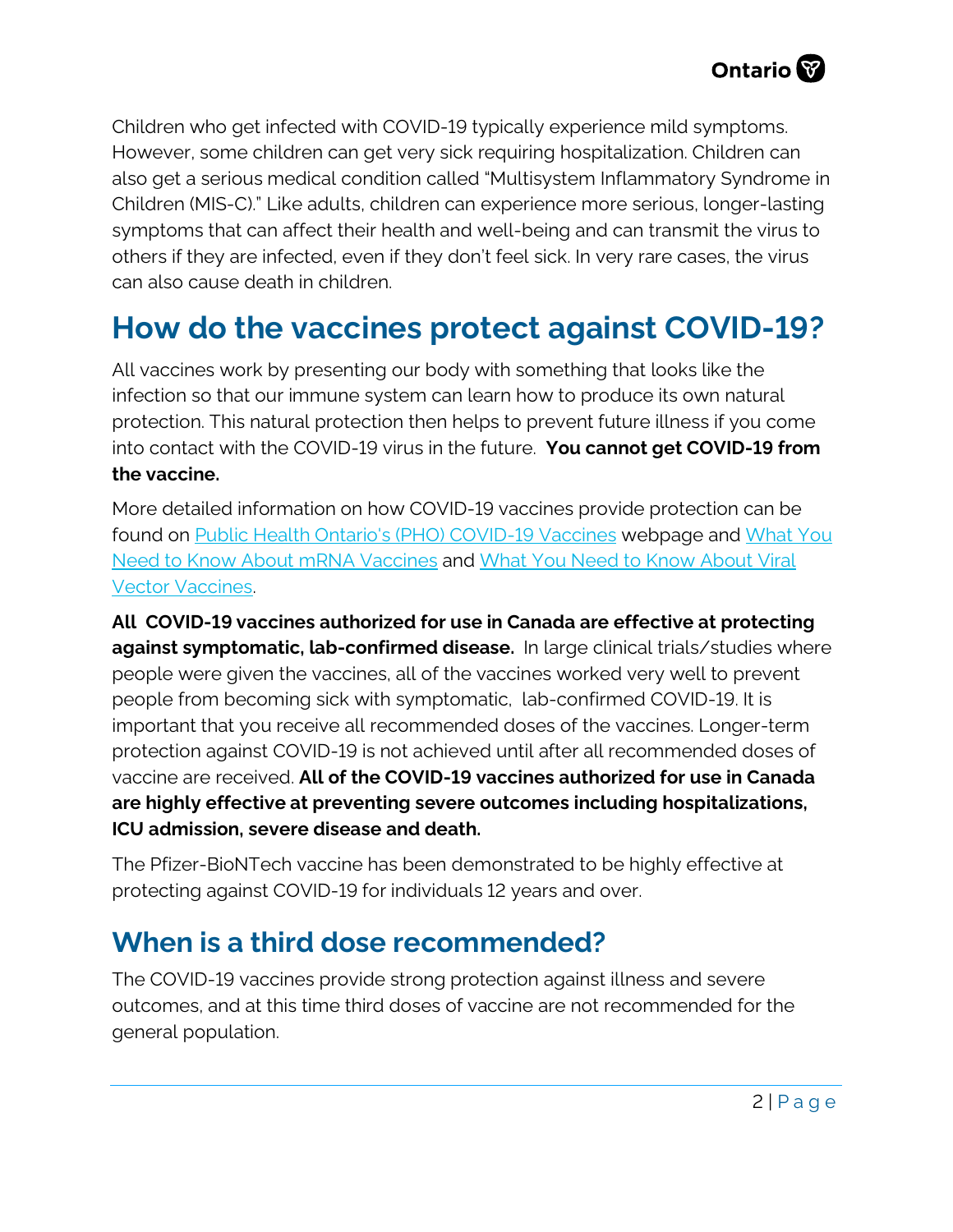Certain populations may demonstrate a suboptimal immune response to a twodose COVID-19 vaccine series due to underlying health conditions. There is also some evidence to indicate that the vulnerable elderly population develop less of an initial immune response and exhibit more rapid waning of antibody. In these populations, a third dose of the current mRNA COVID-19 vaccines is recommended as described in the [COVID-19 Vaccination Recommendations for Special](https://www.health.gov.on.ca/en/pro/programs/publichealth/coronavirus/docs/vaccine/COVID-19_vaccination_rec_special_populations.pdf)  [Populations.](https://www.health.gov.on.ca/en/pro/programs/publichealth/coronavirus/docs/vaccine/COVID-19_vaccination_rec_special_populations.pdf) 

It should be noted that there is limited evidence on the use of third doses of mRNA COVID-19 vaccines but the recommendation is based on expert opinion of the potential benefits for these populations.

#### **Who can receive these vaccines?**

A complete vaccine series should be offered to individuals without contraindications to the vaccine and in currently identified priority groups.

- The Pfizer-BioNTech COVID-19 vaccine is currently authorized for individuals 12 years of age and older.
- The Moderna COVID-19 vaccine is currently authorized for individuals 18 years of age and older.
- The AstraZeneca COVID-19 vaccine and COVISHIELD is currently authorized for individuals 18 years of age and older. At this time, Ontario has paused the rollout and administration of first doses of AstraZeneca/COVISHIFLD COVID-19 vaccines. At present, this vaccine is being offered to individuals 40 years of age and older for second doses or with referral from an allergist/immunologist to individuals with allergies to the mRNA vaccine components.

You will be counselled on the benefits and risks of the vaccine you are recieving prior to receiving the vaccine.

If you have experienced major venous and/or arterial thrombosis (blood clot) with thrombocytopenia (low platelets) following vaccination with any vaccine **you cannot get** the AstraZeneca/COVISHIELD COVID-19 vaccine.

If you have experienced a previous cerebral venous sinus thrombosis (CVST) with thrombocytopenia or have experienced heparin-induced thrombocytopenia (HIT) **you cannot get** the AstraZeneca/COVISHIELD COVID-19 vaccine.

If you have previously experienced episodes of capillary leak syndrome **you cannot get** the AstraZeneca/COVISHIELD COVID-19 vaccine.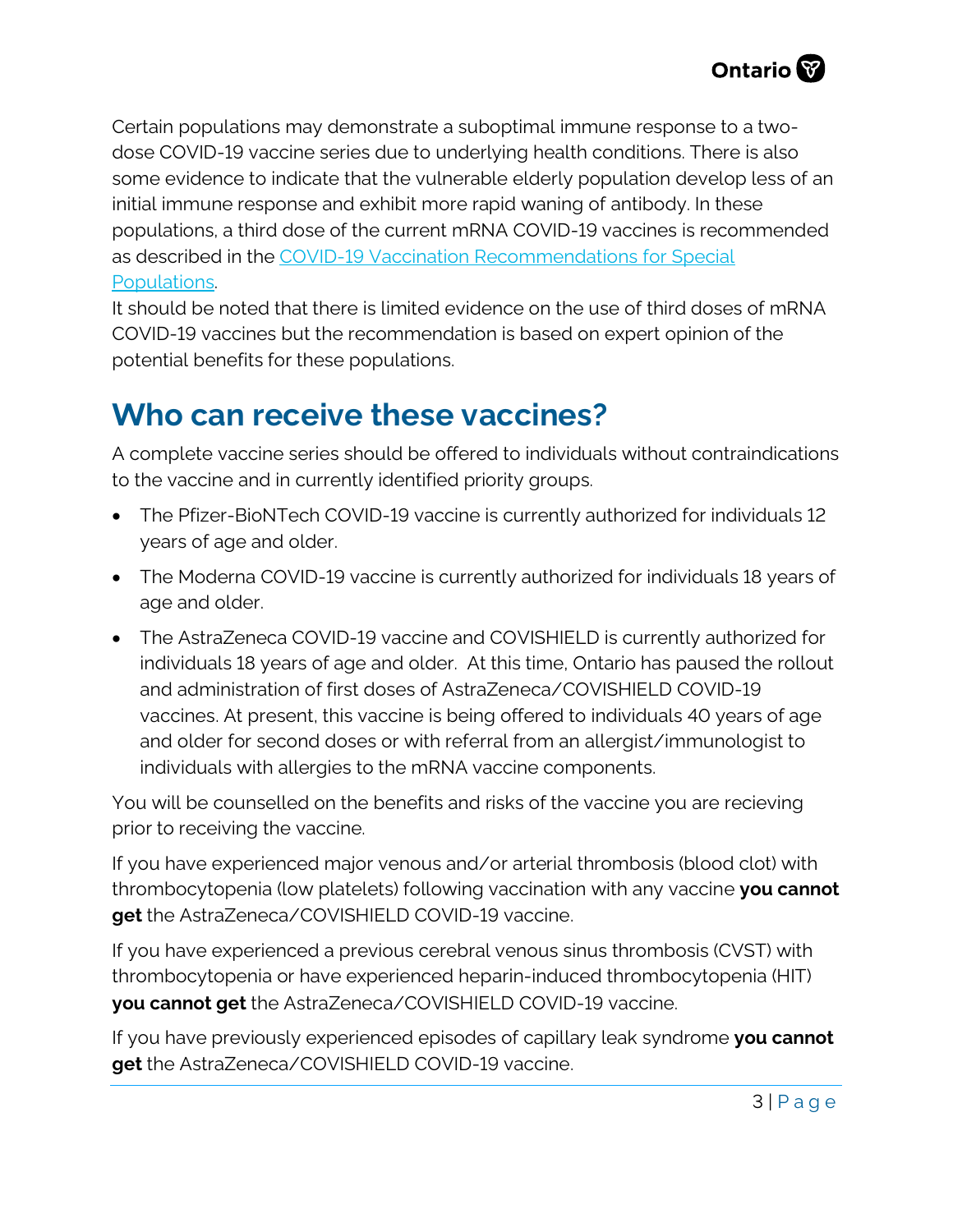

#### **Before receiving the vaccine, inform the health care provider at the clinic who is providing you with the vaccine if:**

- You are currently feeling unwell or have signs and symptoms of COVID-19.
- You have had a previous allergic reaction to a COVID-19 vaccine or any ingredients in the COVID-19 vaccines, or any other vaccine.
- You were diagnosed with myocarditis or pericarditis following a previous dose of an mRNA COVID-19 vaccine.
- You have any allergies or allergic conditions.
- You are or could be pregnant or are breastfeeding. You can still get your vaccine if you are pregnant or are breastfeeding.
- You are immunosuppressed due to disease or treatment or have been diagnosed with an autoimmune condition.
- You have fainted or became dizzy after receiving a previous vaccine or medical procedure or you have a fear of needles. The healthcare provider may offer supports to assist you, for example, recommending that you receive the vaccine lying down to prevent fainting.
- You have a bleeding disorder or are taking medication that could affect blood clotting. This information will help the healthcare provider prevent bleeding or bruising from the needle at the time of vaccination.
- You have received any other vaccine (not COVID-19 vaccine) in the past 14 days.

The [Vaccination Recommendations for Special Populations](https://www.health.gov.on.ca/en/pro/programs/publichealth/coronavirus/docs/vaccine/COVID-19_vaccination_rec_special_populations.pdf) guidance document provides additional information for people who are breastfeeding or pregnant, have allergies, autoimmune conditions, or are immunocompromised due to disease or treatment. The [Vaccination in Pregnancy and Breastfeeding Decision-Making](https://www.health.gov.on.ca/en/pro/programs/publichealth/coronavirus/docs/vaccine/COVID-19_vaccination_pregnancy_decision_making_support_tool.pdf) [Support Tool](https://www.health.gov.on.ca/en/pro/programs/publichealth/coronavirus/docs/vaccine/COVID-19_vaccination_pregnancy_decision_making_support_tool.pdf) can help make an informed decision about COVID-19 vaccination during pregnancy and breastfeeding. If you have questions about whether the vaccine is right for you based on your medical condition, talk to your health care provider.

## **Who should delay receiving these vaccines?**

• Individuals who have received another vaccine (not a COVID-19 vaccine) in the previous 14 days.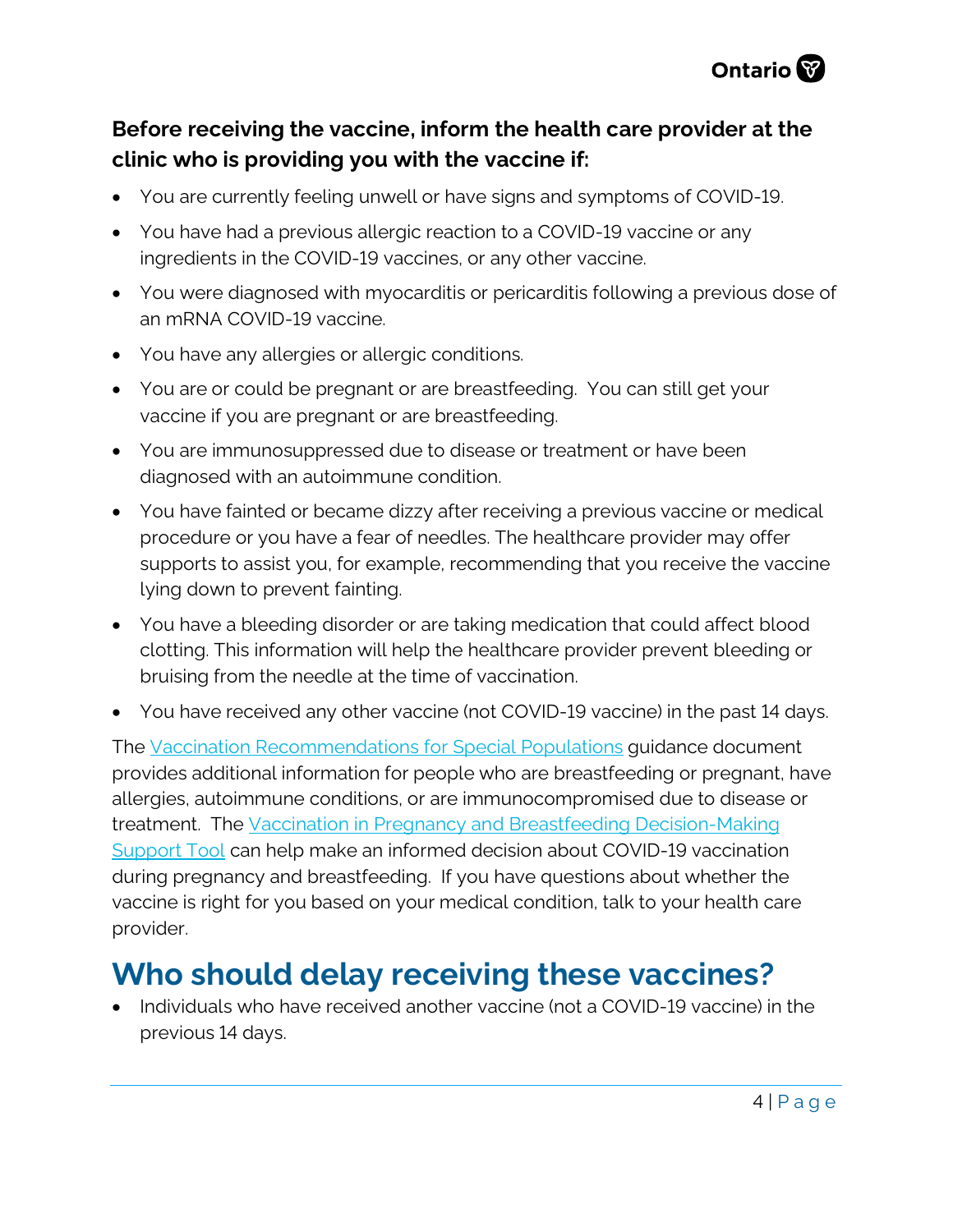- Individuals with symptoms of an acute illness (e.g., runny nose, sore throat, cough, fever, chills, diarrhea, nausea/vomiting); these individuals should wait until symptoms have completely resolved in order to avoid attributing any complications resulting from the illness to vaccine-related side effects.
- Individuals with [symptoms of COVID-19](https://www.canada.ca/en/public-health/services/diseases/2019-novel-coronavirus-infection/symptoms.html?utm_campaign=hc-sc-phm-21-22&utm_medium=sem&utm_source=ggl-grant&utm_content=ad-text-en&utm_term=coronavirus&adv=2122-0008&id_campaign=12663558361&id_source=119762101589&id_content=511679450570) (e.g., loss of taste or smell, shortness of breath, etc.). To minimize the risk of COVID-19 transmission, if these individuals arrive at an immunization venue, they will be instructed to follow current local public health measures including self-isolation, and be encouraged to get tested.
- Symptomatic and asymptomatic individuals who have been advised to selfisolate due to suspected or confirmed COVID-19 infection or due to close contact with a COVID-19 case should not attend a vaccine clinic and should wait to get their vaccine until their isolation period is over.
- As a precautionary measure, individuals who were diagnosed with myocarditis/pericarditis after a previous dose of an mRNA COVID-19 vaccine (Pfizer-BioNTech or Moderna) should wait to receive their second dose until more information is available. The National Advisory Committee on Immunization (NACI), Public Health Ontario (PHO) and The Ministry of Health continue to follow this closely and will update this recommendation as more evidence becomes available.

#### **How is the vaccine administered?**

The COVID-19 vaccine is given as a needle in the upper arm (into the deltoid muscle).

• NACI recommends that while either an AstraZeneca/COVISHIELD COVID-19 vaccine or an mRNA COVID-19 vaccine product may be offered for the subsequent dose in a vaccine series started with an AstraZeneca/COVISHIELD COVID-19 vaccine, an mRNA COVID-19 product is preferred as a subsequent dose, due to emerging evidence, including the possibility of better immune response, and the safety of heterologous schedules. Regardless of which product is offered, a complete two-dose series is important for protection; the previous dose should be counted, and the series need not be restarted. See [COVID-19 Vaccine Information for](https://www.health.gov.on.ca/en/pro/programs/publichealth/coronavirus/docs/vaccine/COVID-19_vaccine_info_AZ_2nd_dose.pdf)  [Individuals who received a first dose of the AstraZeneca/COVISHIELD](https://www.health.gov.on.ca/en/pro/programs/publichealth/coronavirus/docs/vaccine/COVID-19_vaccine_info_AZ_2nd_dose.pdf)  [COVID-19 vaccine f](https://www.health.gov.on.ca/en/pro/programs/publichealth/coronavirus/docs/vaccine/COVID-19_vaccine_info_AZ_2nd_dose.pdf)or more information.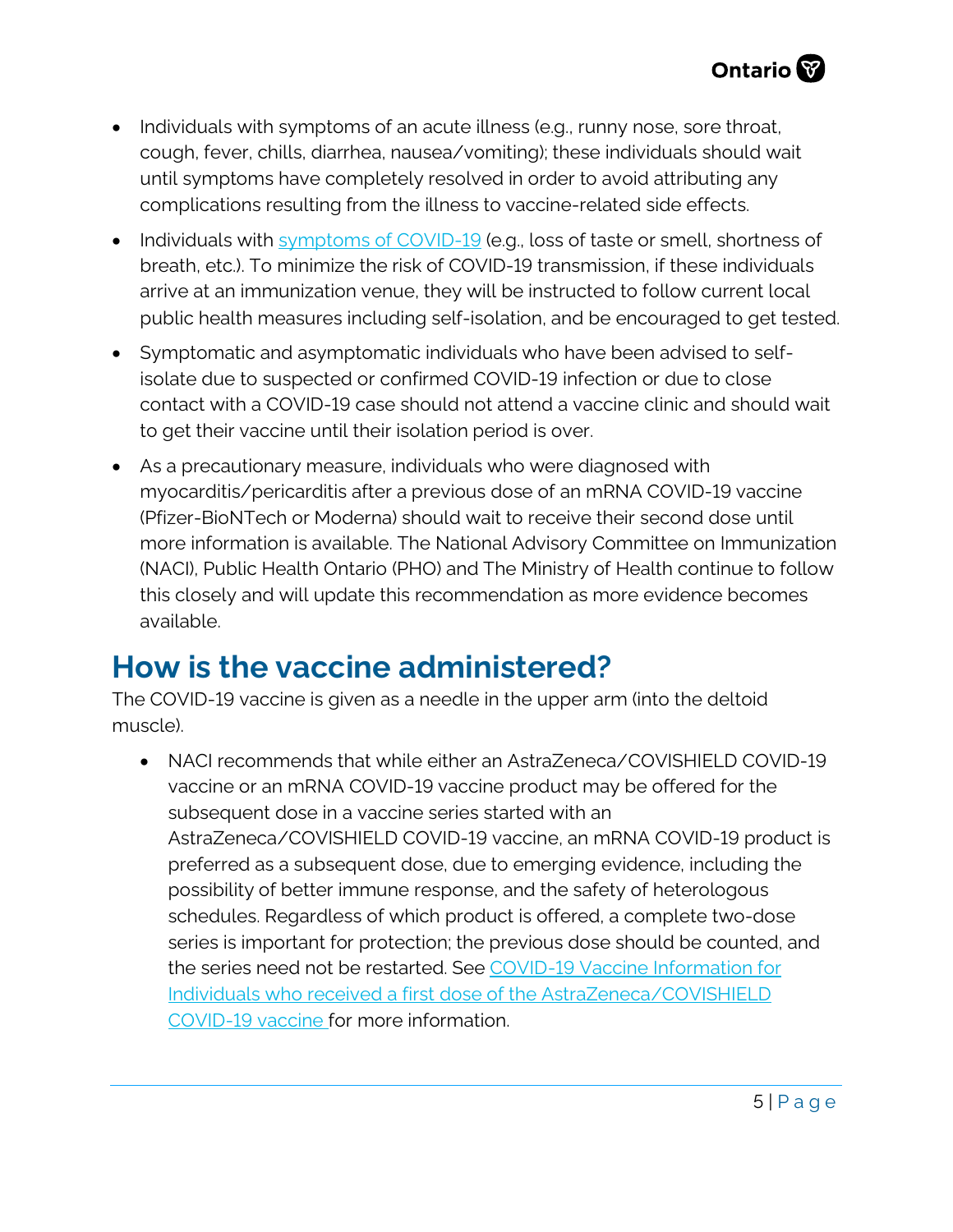• NACI recommends that, if readily available, the same mRNA COVID-19 vaccine product should be offered for the subsequent dose in a vaccine series started with an mRNA COVID-19 vaccine. However, when the same mRNA COVID-19 vaccine product is not readily available, or is unknown, another mRNA COVID-19 vaccine product recommended for use in that age group can be considered interchangeable and should be offered to complete the vaccine series. The previous dose should be counted, and the series need not be restarted.

| Ingredients     |        | <b>Pfizer-BioNTech</b>                                                                                                                                                         | <b>Moderna</b>                                                                                                                                      | AstraZeneca/<br>and COVISHIELD                                                                                                                                                      |
|-----------------|--------|--------------------------------------------------------------------------------------------------------------------------------------------------------------------------------|-----------------------------------------------------------------------------------------------------------------------------------------------------|-------------------------------------------------------------------------------------------------------------------------------------------------------------------------------------|
| Medical         |        | <b>mRNA</b><br>$\bullet$                                                                                                                                                       | <b>mRNA</b><br>$\bullet$                                                                                                                            | Non-replicating<br>$\bullet$<br>viral vector<br>(ChAd)                                                                                                                              |
| Non-<br>medical | Lipids | ALC-0315<br>$\bullet$<br>ALC-0159 - a<br>polyethylene<br>glycol (PEG)<br>1,2-Distearoyl-sn-<br>$\bullet$<br>glycero-3-<br>phosphocholine<br>(DSPC)<br>Cholesterol<br>$\bullet$ | 1,2-distearoyl-<br>$\bullet$<br>sn-glycero-3-<br>phosphocholin<br>e (DSPC)<br>Cholesterol<br>$\bullet$<br><b>PEG2000 DMG</b><br>$\bullet$<br>SM-102 | Disodium edetate<br>$\bullet$<br>dihydrate (EDTA)<br>Ethanol<br>$\bullet$<br>L-Histidine<br>L-Histidine<br>$\bullet$<br>hydrochloride<br>monohydrate<br>Polysorbate 80<br>$\bullet$ |
|                 | Salts  | Dibasic sodium<br>$\bullet$<br>phosphate<br>dihydrate<br>Monobasic<br>$\bullet$<br>potassium<br>phosphate<br>Potassium chloride<br>$\bullet$<br>Sodium chloride<br>$\bullet$   | Acetic acid<br>$\bullet$<br>Sodium<br>$\bullet$<br>acetate<br>trihydrate<br>Tromethamine<br>$\bullet$<br>Tromethamine<br>$\bullet$<br>hydrochloride | Magnesium<br>$\bullet$<br>chloride<br>hexahydrate<br>Sodium chloride                                                                                                                |
|                 | Sugar  | Sucrose<br>$\bullet$<br>Water for injection                                                                                                                                    | Sucrose<br>$\bullet$<br>Water for<br>injection                                                                                                      | Sucrose<br>$\bullet$<br>Water for<br>injection                                                                                                                                      |

#### **What are the ingredients in the vaccines?**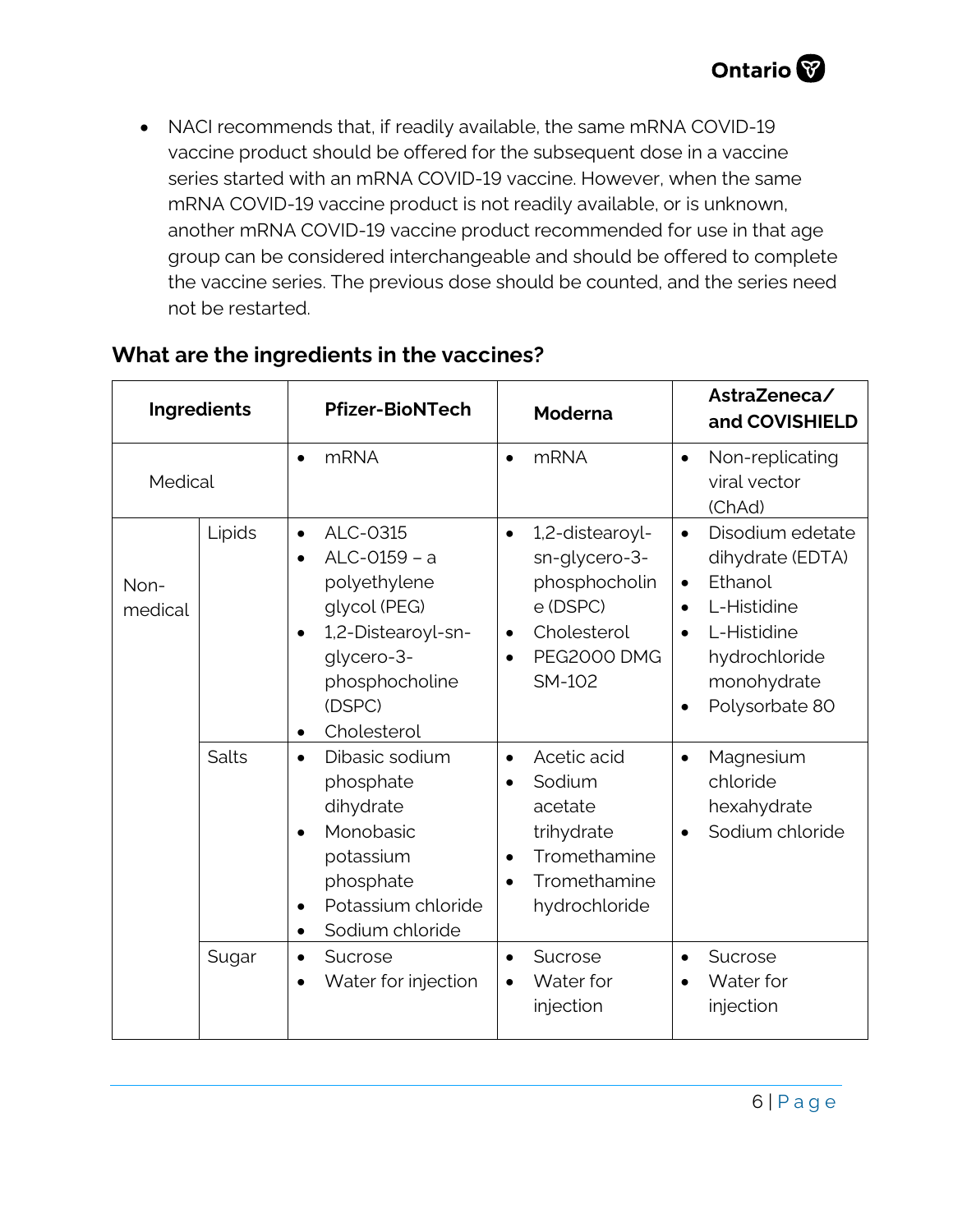COVID-19 vaccines do not contain eggs, gelatin (pork), gluten, latex, preservatives, antibiotics or aluminum.

It is important to review this list carefully as some people may be allergic to these ingredients, including **polyethylene glycol (PEG), polysorbate 80** and/or **tromethamine**. However, these rarely cause allergic reactions. Polyethylene glycol (PEG) is found in products such as medications, bowel preparation products for colonoscopy, laxatives, cough syrups, dermal fillers, cosmetics, skin creams, toothpaste, contact lenses and contact lens solution. Polyethylene glycol can also be found in food or drinks, but is not known to cause allergic reactions from food or drinks. Polysorbate 80 is found in medical preparations (such as vitamin oils, tablets, and anticancer agents) and cosmetics. Tromethamine (trometamol or Tris) is a component in contrast media, oral and injectable medications.

#### **What are the side effects of the vaccine?**

COVID-19 vaccines, like all vaccines, may cause side effects in both adults and children, although not everyone experiences them and those who do experience them, mostly report mild side effects within the first 1-2 days after vaccination. The most commonly reported side effects after receiving a COVID-19 vaccine are localized reactions including pain, swelling, and colour changes in the skin (e.g. red, purple) at the injection site, tiredness, headache, muscle pain, joint pain, chills, and mild fever. Studies evaluating people who were provided a second dose of Pfizer after a first dose of AstraZeneca COVID-19 vaccine reported increased frequency of short term mild side effects.

Ongoing studies on these COVID-19 vaccines indicate serious side effects found todate are **extremely rare.** People who have received the vaccine in these studies continue to be monitored for any longer-term side effects.

Clinic staff are prepared to manage a severe allergic reaction should it occur. When receiving a subsequent dose of COVID-19 vaccine, **tell the health care provider administering the subsequent dose if you had any side effects after a previous dose.**

Very rarely, the AstraZeneca and COVISHIELD COVID-19 vaccines have been associated with a rare form of blood clot after vaccination. Doctors are calling this Vaccine-Induced Immune Thrombotic [Thrombocytopenia](https://covid19-sciencetable.ca/sciencebrief/risk-of-vaccine-induced-thrombotic-thrombocytopenia-vitt-following-the-astrazeneca-covishield-adenovirus-vector-covid-19-vaccines/) (VITT). These thrombosis (blood clots) have two important features: they typically occur 4 to 28 days after vaccination, and they are associated with low platelets (tiny blood cells that help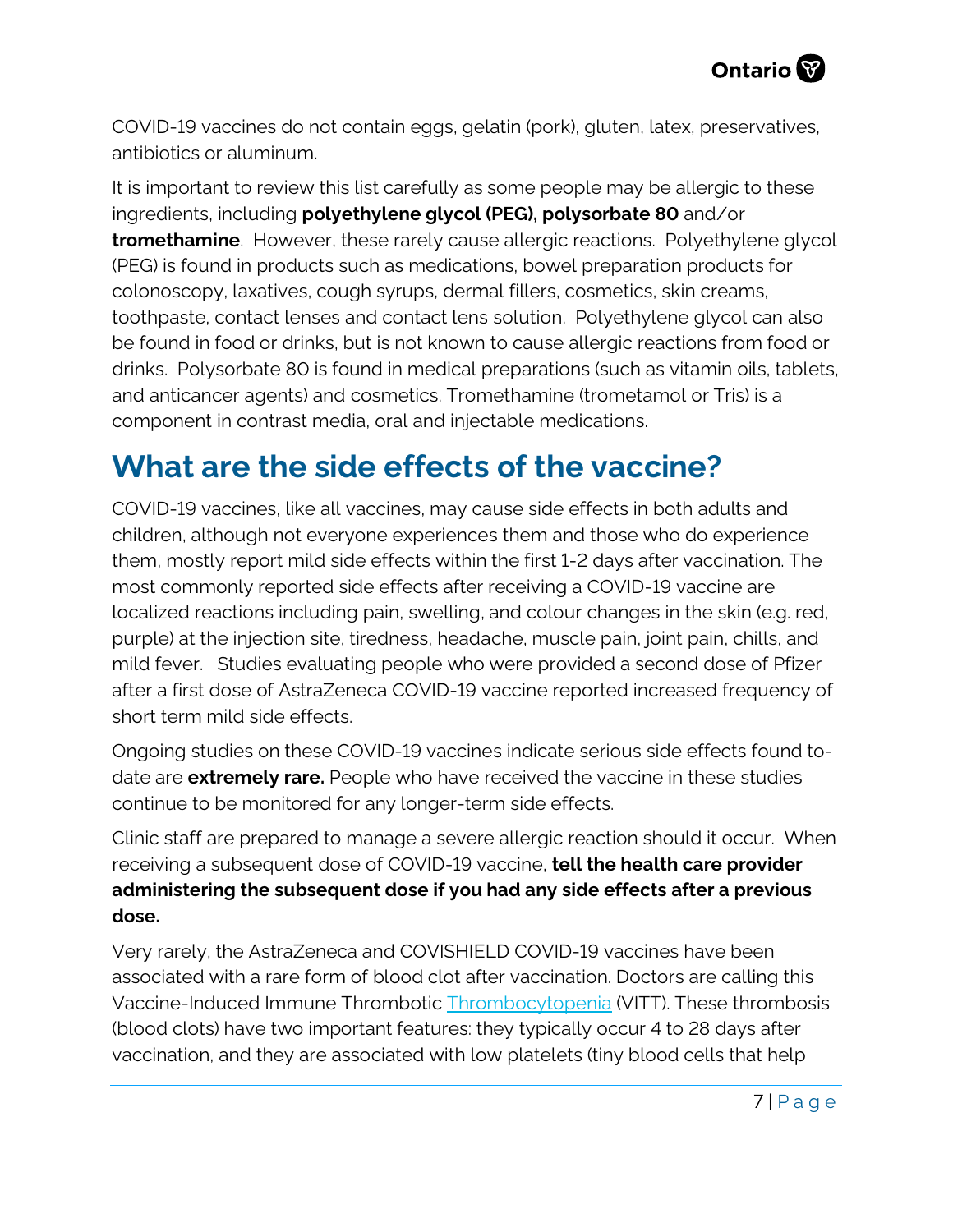form blood clots to stop bleeding). VITT seems to be rare. The rate of VITT is estimated to be between 1 per 26,000 and 1 per 100,000 persons vaccinated with a first dose of an AstraZeneca/COVISHIELD COVID-19 vaccine. The rate of VITT in Canada after a first dose has been estimated to be approximately 1 per 55,000 doses given. At this time international data suggests that after the second dose, the risk of VITT is estimated to be 1 for every 600,000 doses given. These estimates may change as more people around the world receive a second dose and we learn more.

There have been Canadian and international reports of myocarditis (inflammation of the heart muscle) and pericarditis (inflammation of the sac in which the heart sits inside of the chest) following vaccination with COVID-19 mRNA vaccines. Cases have occurred more frequently in males than in females, most frequently in adolescents and young adults under the age of 30 and more commonly after the second dose of vaccine. The majority of reported cases have been mild with individuals recovering quickly. Symptoms have typically been reported to start within one week after vaccination**. The National Advisory Committee on Immunization (NACI) continues to strongly recommend that a complete series with an mRNA COVID-19 vaccines be offered** to all eligible individuals in Canada, including those 12 years of age and older. mRNA vaccines continue to be recommended internationally. As a precautionary measure, NACI is recommending that individuals who experienced myocarditis/pericarditis after a first dose of an mRNA COVID-19 vaccine should wait to receive a second dose until more information is available. The National Advisory Committee on Immunization, Public Health Ontario and The Ministry of Health continue to follow this closely and will update this recommendation as more evidence becomes available.This situation is being monitored closely in Canada and internationally.

Very rare cases of capillary leak syndrome, a condition that causes fluid leakage from small blood vessles (capillaries), have been reported following vaccination with AstraZeneca/COVISHIELD COVID-19 vaccine. Symptoms are often associated with feeling faint (due to low blood pressure). Individuals with a history of capillary leak syndrome should not receive the AstraZeneca/COVISHIELD COVID-19 vaccine.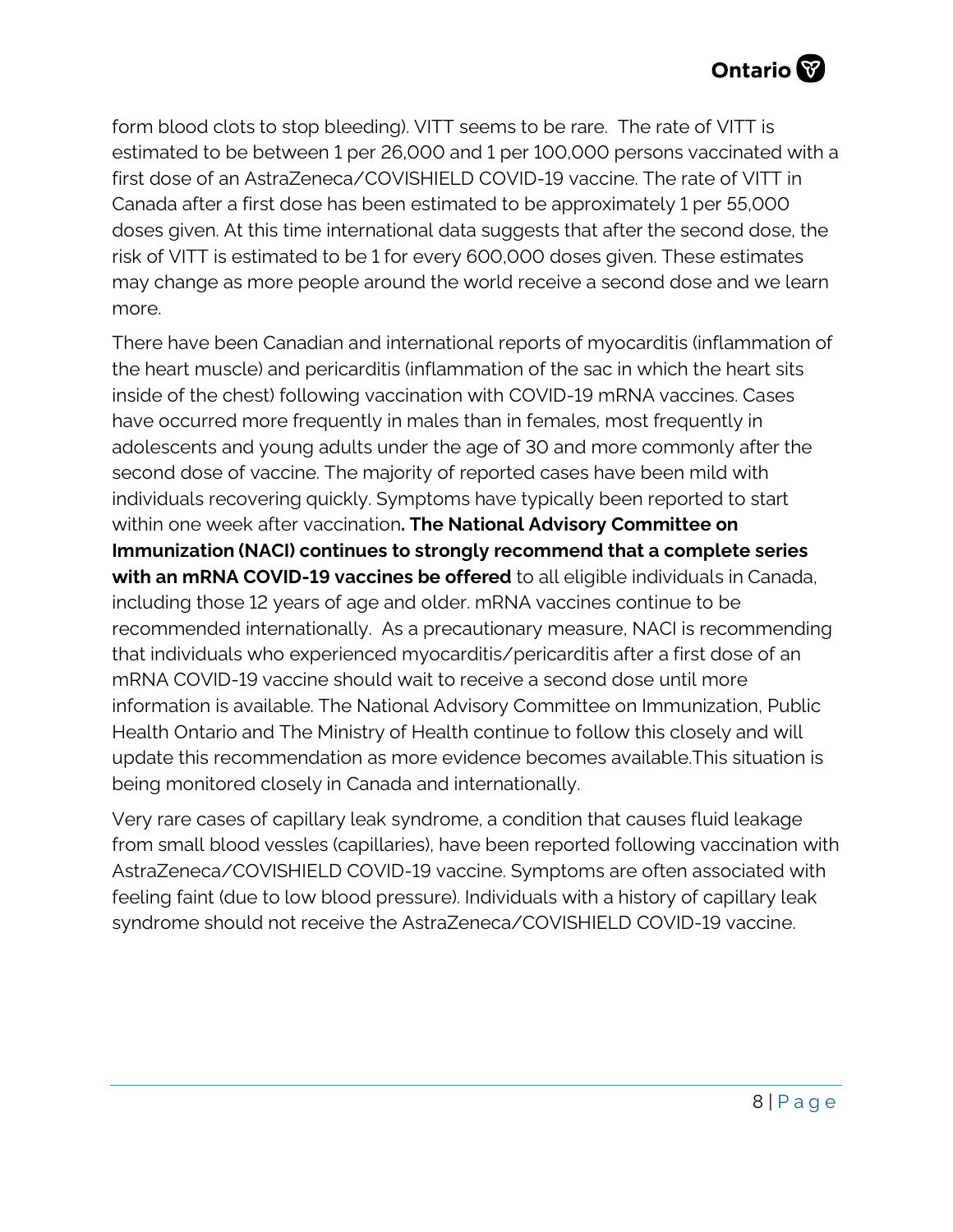

#### **When should I call my health care provider?**

If you experience side effects that are worrying you or do not seem to be going away after a few days, contact your health care provider or seek medical attention. Go to the nearest **emergency department or call 911** if any of the following adverse reactions develop within three days of receiving the vaccine:

- hives
- swelling of the face or mouth
- trouble breathing
- serious drowsiness
- high fever (over 40°C)
- convulsions or seizures
- other serious symptoms (e.g., "pins and needles" or numbness)

If you have received the AstraZeneca/COVISHIELD vaccine and you develop any of the following symptoms after receiving the vaccine **please seek immediate medical attention**:

- shortness of breath
- chest pain
- leg swelling or pain
- persistent abdominal pain
- skin bruising (other than at the site of vaccination) or petechiae (red or purple spots or blood blisters under the skin)
- sudden onset of severe headaches or persistent or worsening headaches
- blurred vision or double vision
- confusion or seziures
- difficulty speaking or moving a part of the body

If you have received the Pfizer-BioNTech or Moderna vaccine and you develop any of the following symptoms after receiving the vaccine, **please seek medical attention**:

• chest pain